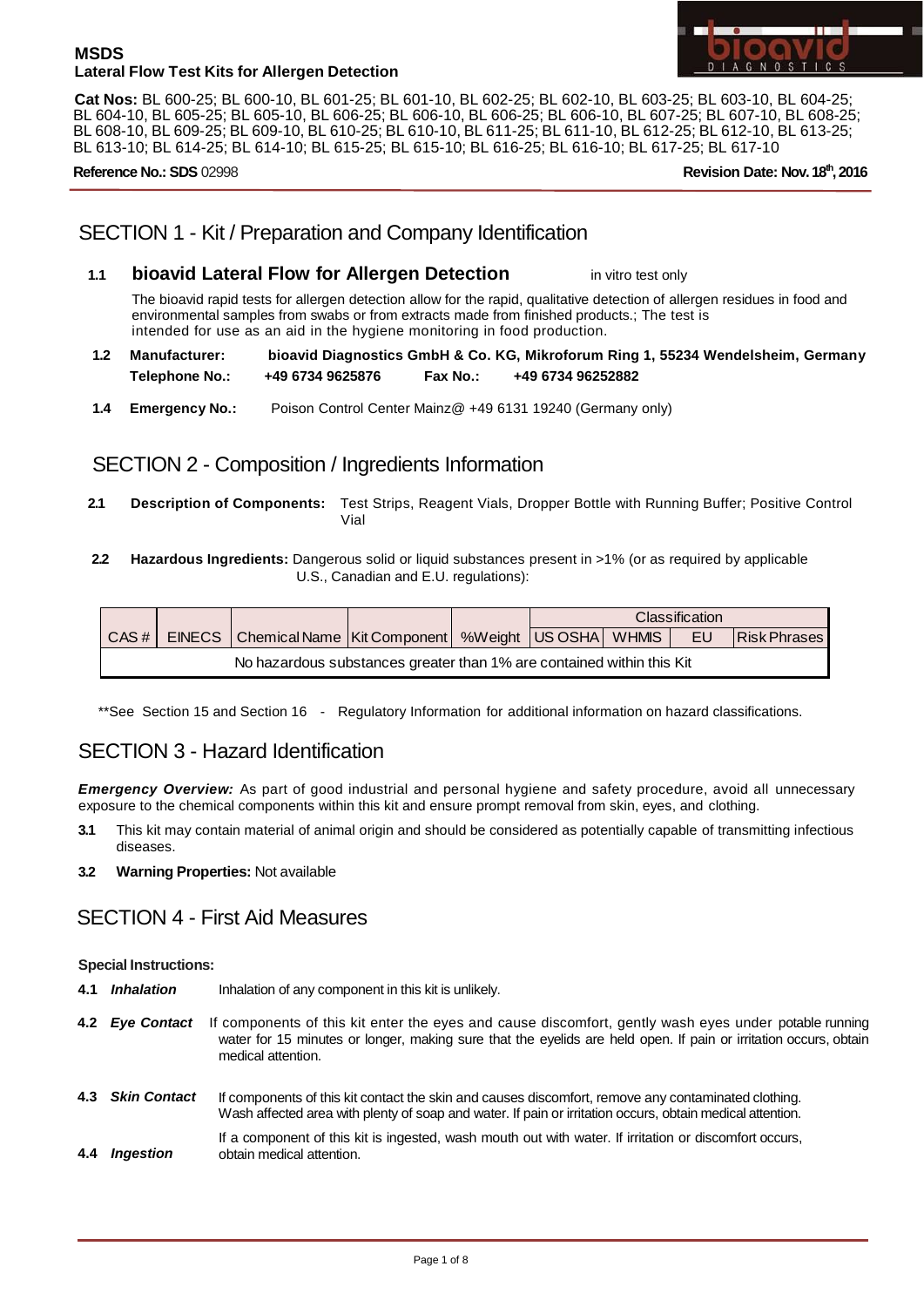

**Cat Nos:** BL 600-25; BL 600-10, BL 601-25; BL 601-10, BL 602-25; BL 602-10, BL 603-25; BL 603-10, BL 604-25; BL 604-10, BL 605-25; BL 605-10, BL 606-25; BL 606-10, BL 606-25; BL 606-10, BL 607-25; BL 607-10, BL 608-25; BL 608-10, BL 609-25; BL 609-10, BL 610-25; BL 610-10, BL 611-25; BL 611-10, BL 612-25; BL 612-10, BL 613-25; BL 613-10; BL 614-25; BL 614-10; BL 615-25; BL 615-10; BL 616-25; BL 616-10; BL 617-25; BL 617-10

**Reference No.: SDS** 02998 **Revision Date: Nov. 18th, 2016**

# SECTION 5 - Fire Fighting Measures

- **5.1 Extinguishing Media:** For small fires, use dry chemical, carbon dioxide, or foam.
- **5.2 Special Fire Fighting Procedures:** This material will not significantly contribute to the intensity of a fire. Use extinguishing material suitable to the surrounding fire. Utilize proper personal protective equipment when responding to any fire. Incipient fire responders should wear eye protection. Structural firefighters must wear Self-Contained Breathing Apparatus and full protective equipment. Move containers from fire area if it can be done without risk to personnel. If possible, prevent runoff water from entering storm drains, bodies of water, or other environmentally sensitive areas.
- **5.3 Unusual Fire and Explosion Hazards:** When involved in a fire, this material can decompose and produce irritating fumes and toxic gases (e.g., Carbon monoxide, Carbon dioxide).

Explosion Sensitivity to Mechanical Impact: Not sensitive under normal conditions.

Not sensitive under normal conditions.

Explosion Sensitivity to Static Discharge:

**5.4 Additional Considerations:**

| 5.4.1 | <b>Flash Point</b>            | Non-combustible   |
|-------|-------------------------------|-------------------|
| 5.4.2 | Auto-ignition Temperature     | Not available Not |
| 5.4.3 | Upper / Lower Explosion Limit | available         |

### **5.5 NFPA Ratings (see 'Definition of Terms' for explanation of numerical ratings):**

| bioavid Diagnostics Allergen Detection |  | "Only trained and competent personnel shall     |
|----------------------------------------|--|-------------------------------------------------|
| Kits                                   |  | attempt to extinguish a fire. Contact emergency |
| Flammability                           |  | response personnel as required. Be cautious of  |
| Health                                 |  | surrounding materials that may react with the   |
| Reactivity                             |  | extinguishing media.                            |

# SECTION 6 - Accidental Release Measures

| 6.1 | <b>Personal Precautions:</b>                | This kit contains materials of biological origin. Avoid personal contact. Use<br>Universal Precautions during clean-up procedures.                                   |
|-----|---------------------------------------------|----------------------------------------------------------------------------------------------------------------------------------------------------------------------|
| 6.2 | Environmental<br><b>Precautions:</b>        | No environmental hazard is anticipated provided that the material is handled and<br>disposed of with due care. Contain spill to prevent migration.                   |
| 6.3 | <b>Spill and Leak</b><br><b>Procedures:</b> | Large spills of this kit are unlikely. Utilize safety glasses, nitrile gloves, and lab<br>coat/apron when responding to spills involving the components of this kit. |

# SECTION 7 - Handling and Storage

- **7.1 Handling:** As with all chemicals, avoid getting components within this kit on you or in you. Wash exposed areas thoroughly after using this kit. Do not eat or drink while using this kit. This kit should be handled only by qualified clinical or laboratory employees trained on the use of this kit and who are familiar with the potential hazards. This kit should be handled as though capable of transmitting infectious diseases. Universal Precautions should be followed when using this kit. *Not for use by the general public.*
- *7.2* **Storage:** To maintain efficacy, store according to the package insert instructions.
- **7.3 Specific Use:** *For in vitro diagnostic use only - Not for use by general public!*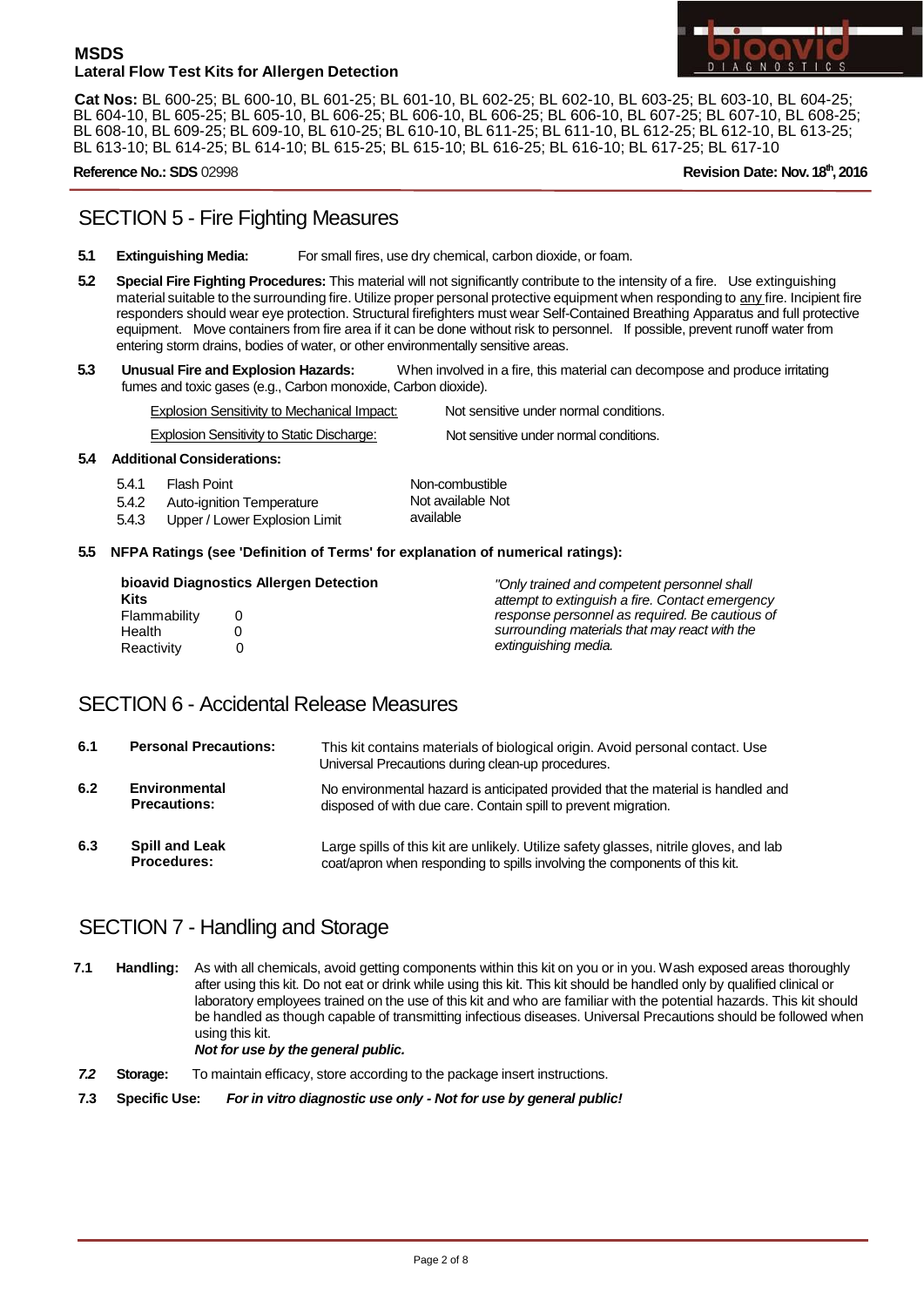

**Cat Nos:** BL 600-25; BL 600-10, BL 601-25; BL 601-10, BL 602-25; BL 602-10, BL 603-25; BL 603-10, BL 604-25; BL 604-10, BL 605-25; BL 605-10, BL 606-25; BL 606-10, BL 606-25; BL 606-10, BL 607-25; BL 607-10, BL 608-25; BL 608-10, BL 609-25; BL 609-10, BL 610-25; BL 610-10, BL 611-25; BL 611-10, BL 612-25; BL 612-10, BL 613-25; BL 613-10; BL 614-25; BL 614-10; BL 615-25; BL 615-10; BL 616-25; BL 616-10; BL 617-25; BL 617-10

**Reference No.: SDS** 02998 **Revision Date: Nov. 18th, 2016**

# SECTION 8 - Exposure Control and Personal Protection

**8.1 Exposure Limits:** Not available

### **8.2 Occupational Exposure Controls:**

**8.2.1 Engineering Controls:**

No special engineering controls are required when working with this kit. Use with adequate ventilation to ensure exposure levels are maintained below the limits provided above.

### **8.2.2 Personal Protective Equipment (PPE):**

Respiratory Protection: None needed under normal conditions of use.

Eve Contact: Safety glasses or face shield are recommended to prevent eye contact.

Hand Contact: Impervious gloves (nitrile or equivalent) should be worn to prevent hand contact.

Skin Contact: Lab Coat or similar garment should be worn.

**8.2.3 Environmental Controls:** No special environmental controls are required.

# SECTION 9 - Physical and Chemical Properties

| Characteristic                                  | <b>Reaction Vial</b><br>Positive Control Vial                         | <b>Running Buffer</b>                                                 | <b>Test Stripes</b>                                                 |
|-------------------------------------------------|-----------------------------------------------------------------------|-----------------------------------------------------------------------|---------------------------------------------------------------------|
| Boiling Point (°C)                              | Not available                                                         | Not available                                                         | Not available                                                       |
| Melting Point (°C)                              | Not available                                                         | Not available                                                         | Not available                                                       |
| <b>Specific Gravity</b>                         | Not available                                                         | Not available                                                         | Not available                                                       |
| Vapor Pressure (mm Hg)                          | Not available                                                         | Not available                                                         | Not available                                                       |
| Vapor Density ( $AIR = 1$ )                     | Not available                                                         | Not available                                                         | Not available                                                       |
| Evaporation Rate (Ether = 1)                    | Not available                                                         | Not available                                                         | Not available                                                       |
| pH:                                             | Neutral                                                               | Neutral                                                               | Neutral                                                             |
| Solubility in Water:                            | Soluble                                                               | Soluble                                                               | Not soluble                                                         |
| Appearance and Odor:                            | White or yellowish, turbid<br>or clear pellet; dry,<br>odorless       | Yellowish buffer with<br>detergent; odorless                          | Test Stripes 5 mm wide,<br>plastic backing, white                   |
| Stability                                       | Stable                                                                | Stable                                                                | Stable                                                              |
| Conditions to Avoid                             | Incompatible materials                                                | Incompatible materials                                                | Incompatible materials                                              |
| Materials to avoid<br>(Incompatibilities)       | None known                                                            | None known                                                            | None known                                                          |
| Hazardous Decomposition or<br><b>Byproducts</b> | Thermal decomposition<br>may release toxic fumes of<br>$CO$ and $CO2$ | Thermal decomposition<br>may release toxic fumes of<br>$CO$ and $CO2$ | Thermal decomposition<br>may release toxic fumes<br>of CO and $CO2$ |
| Hazardous Polymerization                        | None known                                                            | None known                                                            | None known                                                          |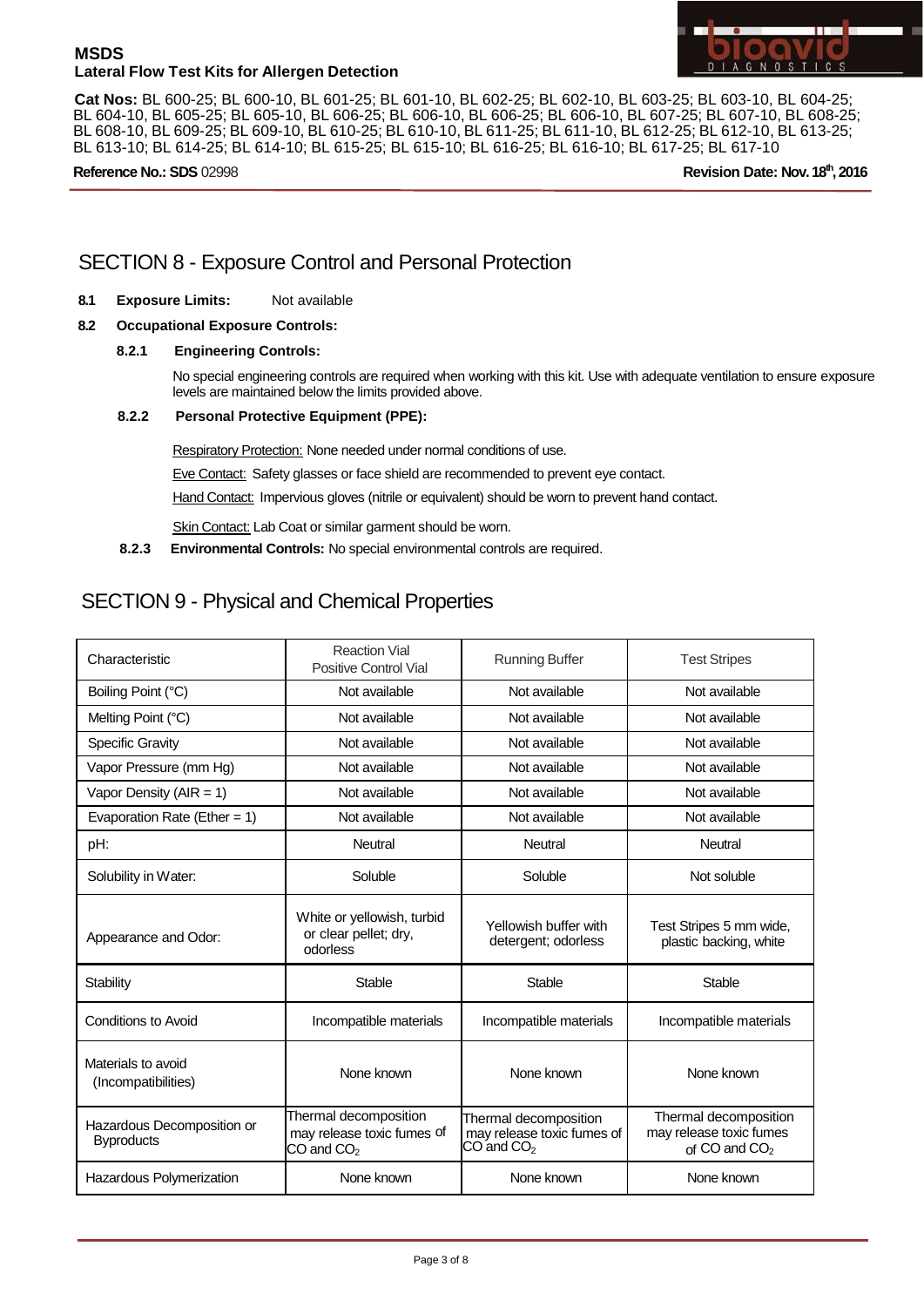

**Cat Nos:** BL 600-25; BL 600-10, BL 601-25; BL 601-10, BL 602-25; BL 602-10, BL 603-25; BL 603-10, BL 604-25; BL 604-10, BL 605-25; BL 605-10, BL 606-25; BL 606-10, BL 606-25; BL 606-10, BL 607-25; BL 607-10, BL 608-25; BL 608-10, BL 609-25; BL 609-10, BL 610-25; BL 610-10, BL 611-25; BL 611-10, BL 612-25; BL 612-10, BL 613-25; BL 613-10; BL 614-25; BL 614-10; BL 615-25; BL 615-10; BL 616-25; BL 616-10; BL 617-25; BL 617-10

**Reference No.: SDS** 02998 **Revision Date: Nov. 18th, 2016**

# SECTION 10 – Stability and Reactivity

**Stability:** Stable under recommended storage conditions. **Polymerization:** None under normal processing. **Hazardous decomposition products:** Thermal decomposition can lead to release of irritating gases and vapours. Carbon monoxide. **Materials to avoid:** Incompatible with strong acids and bases. Oxidising agents (strong).

# SECTION 11 - Toxicological Information

### **11.1 Toxicity Data for Hazardous Ingredients:**

There are currently no toxicity data available for the components contained within this kit.

#### **11.2 Primary Routes of Exposure:**

*Overexposures to components within this kit are not expected.* Common routes of exposure may include ingestion and eye/skin contact. Specific paths of concern for potentially infectious materials are skin puncture, contact with broken skin, contact with eyes, contact with mucous membranes and inhalation of aerosolized material.

### **11.3 Potential Effects of Acute Overexposure, By Route Of Exposure:**

This kit contains material of animal origin and should be considered as potentially capable of transmitting infectious diseases.

INHALATION: Vapors, mists, sprays, or dusts of this kit may cause irritation to the respiratory tract.

CONTACT WITH SKIN or EYES: Contact may cause eye or skin irritation.

SKIN ABSORPTION: Skin absorption unlikely for intact skin.

INGESTION: If components of this kit are swallowed, irritation of the mouth, throat, and other tissues of the gastro-intestinal system may occur.

INJECTION: Accidental injection with components of this kit is highly unlikely. In the rare event an injection occurs, the puncture point may experience burning, reddening, and swelling in addition to the wound. Symptoms of such exposure can include those described under "Inhalation", "Contact with Skin or Eyes," and "Ingestion".

### **11.4 Potential Effects of Chronic Exposure:**

Long-term skin or eye contact may result in dermatitis or eye irritation.

### **11.5 Symptoms of Overexposure:**

To the best of our knowledge, the chemical, physical, and toxicological properties have not been thoroughly investigated for these kits.

#### **11.6 Medical Exposure Aggravated by Exposure:**

Persons with pre-existing skin disorders; eye problems or impaired respiratory system function can be more susceptible to health effects associated with overexposures to components within these kits.

### **11.7 Carcinogenicity:**

To the best of our knowledge, these kits do not contain any substances that are listed by ACGIH, IARC, NTP or California Prop 65.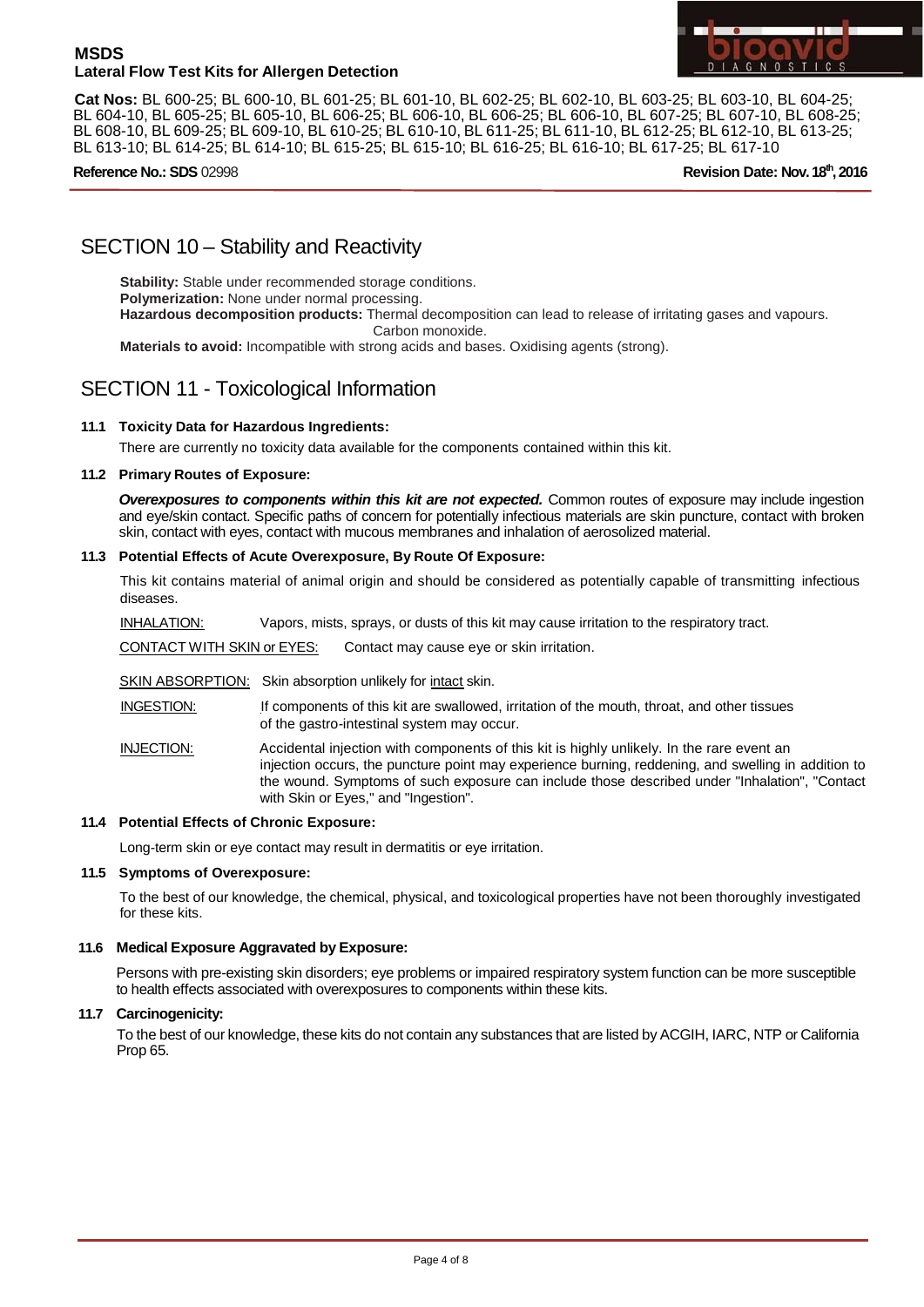

**Cat Nos:** BL 600-25; BL 600-10, BL 601-25; BL 601-10, BL 602-25; BL 602-10, BL 603-25; BL 603-10, BL 604-25; BL 604-10, BL 605-25; BL 605-10, BL 606-25; BL 606-10, BL 606-25; BL 606-10, BL 607-25; BL 607-10, BL 608-25; BL 608-10, BL 609-25; BL 609-10, BL 610-25; BL 610-10, BL 611-25; BL 611-10, BL 612-25; BL 612-10, BL 613-25; BL 613-10; BL 614-25; BL 614-10; BL 615-25; BL 615-10; BL 616-25; BL 616-10; BL 617-25; BL 617-10

**Reference No.: SDS** 02998 **Revision Date: Nov. 18th, 2016**

# SECTION 12 - Ecological Information

### **12.1 Ecotoxicity - Not Available**

No adverse effects on the environment are expected from the components of these kits. There is no aquatic toxicity data for these kits at this time.

#### **12.2 Mobility**

Mobility data are not available for the components of these kits.

**Persistence and** Degradability

There is no persistence or degradation data for any component of these kits at this time.

#### **12.3 Bioaccumulative Potential**

There is limited potential for the components within these kits to accumulate in plant or animal systems.

# SECTION 13 - Disposal Considerations

Dispose of waste materials, unused components and contaminated packaging in compliance with country (i.e., Canada, EU, etc.), federal, state and local regulations. If unsure of the applicable requirements, contact the authorities for information.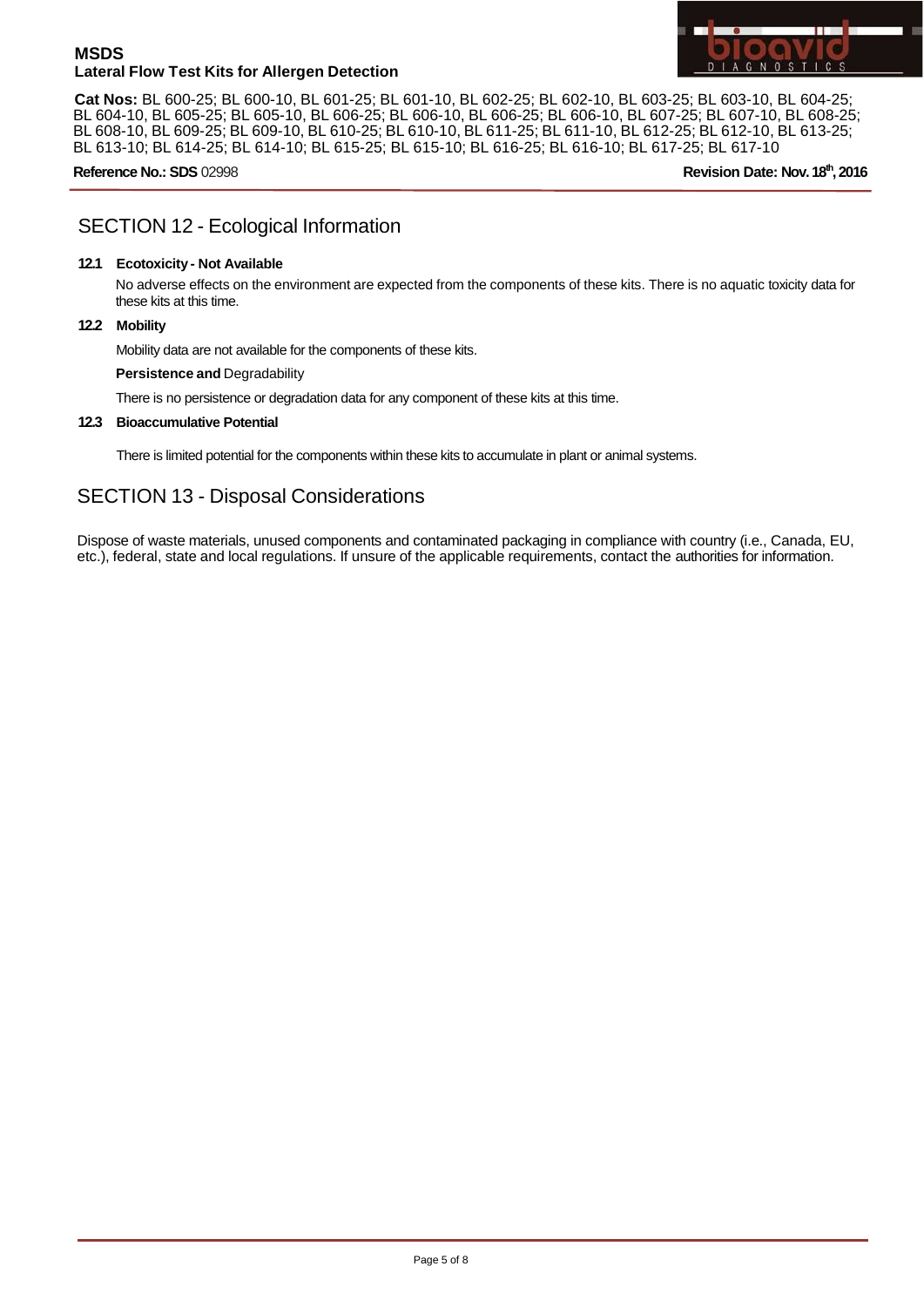

**Cat Nos:** BL 600-25; BL 600-10, BL 601-25; BL 601-10, BL 602-25; BL 602-10, BL 603-25; BL 603-10, BL 604-25; BL 604-10, BL 605-25; BL 605-10, BL 606-25; BL 606-10, BL 606-25; BL 606-10, BL 607-25; BL 607-10, BL 608-25; BL 608-10, BL 609-25; BL 609-10, BL 610-25; BL 610-10, BL 611-25; BL 611-10, BL 612-25; BL 612-10, BL 613-25; BL 613-10; BL 614-25; BL 614-10; BL 615-25; BL 615-10; BL 616-25; BL 616-10; BL 617-25; BL 617-10

**Reference No.: SDS** 02998 **Revision Date: Nov. 18th, 2016**

# SECTION 14-Transport Information

### **14.1 U.S. Transportation, Canadian Transportation, and International Air Transportation**

These kits are not regulated for transport.

# SECTION 15 - Regulatory Information

### **15.1 U.S. Federal and State Regulations**

|                                    | bioavid Lateral Flow Allergen Detection Test Kit |
|------------------------------------|--------------------------------------------------|
| 40 CFR 355.30/355.40 - SECTION 302 | Not Listed                                       |
| 40 CFR 302.4 - SECTION 304         | Not Listed                                       |
| 40 CFR 372.65 - SECTION 313        | Not Listed                                       |
| U.S. SARA SECTION 311/312 FOR KIT: | Not applicable                                   |

U.S. TSCA INVENTORY STATUS: Not applicable

OTHER U.S. FEDERAL REGULATIONS: Not applicable

CALIFORNIA SAFE DRINKING WATER AND TOXIC ENFORCEMENT ACT (PROP 65): None

CALIFORNIA - 8 CCR SECTION 339 - DIRECTOR'S LIST OF HAZARDOUS SUBSTANCES: None

### **15.2 Label Information-ANSI Z129.1:** Not applicable

### ENVIRONMENTAL HAZARDS:

Do not discharge effluent containing components of these kits into streams, ponds, estuaries, oceans or other waters unless in accordance with the requirements of a National Pollutant Discharge Elimination System (NPDES) permit and the permitting authority has been notified in writing prior to discharge. For guidance, contact your State Water Board or Regional Office of the EPA.

#### **15.3 Canadian Regulations:**

CANADIAN DSL/NDSL INVENTORY STATUS:

The components of these kit are not listed on the DSL Inventory.

CANADIAN WHMIS SYMBOLS: Not

applicable

**15.4 HMIS Ratings** (See 'Definition of Terms' for explanation of numerical ratings):

#### **bioavid Diagnostics Lateral Flow Allergen Detection Test Kits**

| Health                 |   |
|------------------------|---|
| Flammability           |   |
| <b>Physical Hazard</b> |   |
| Protectice Equipment   | R |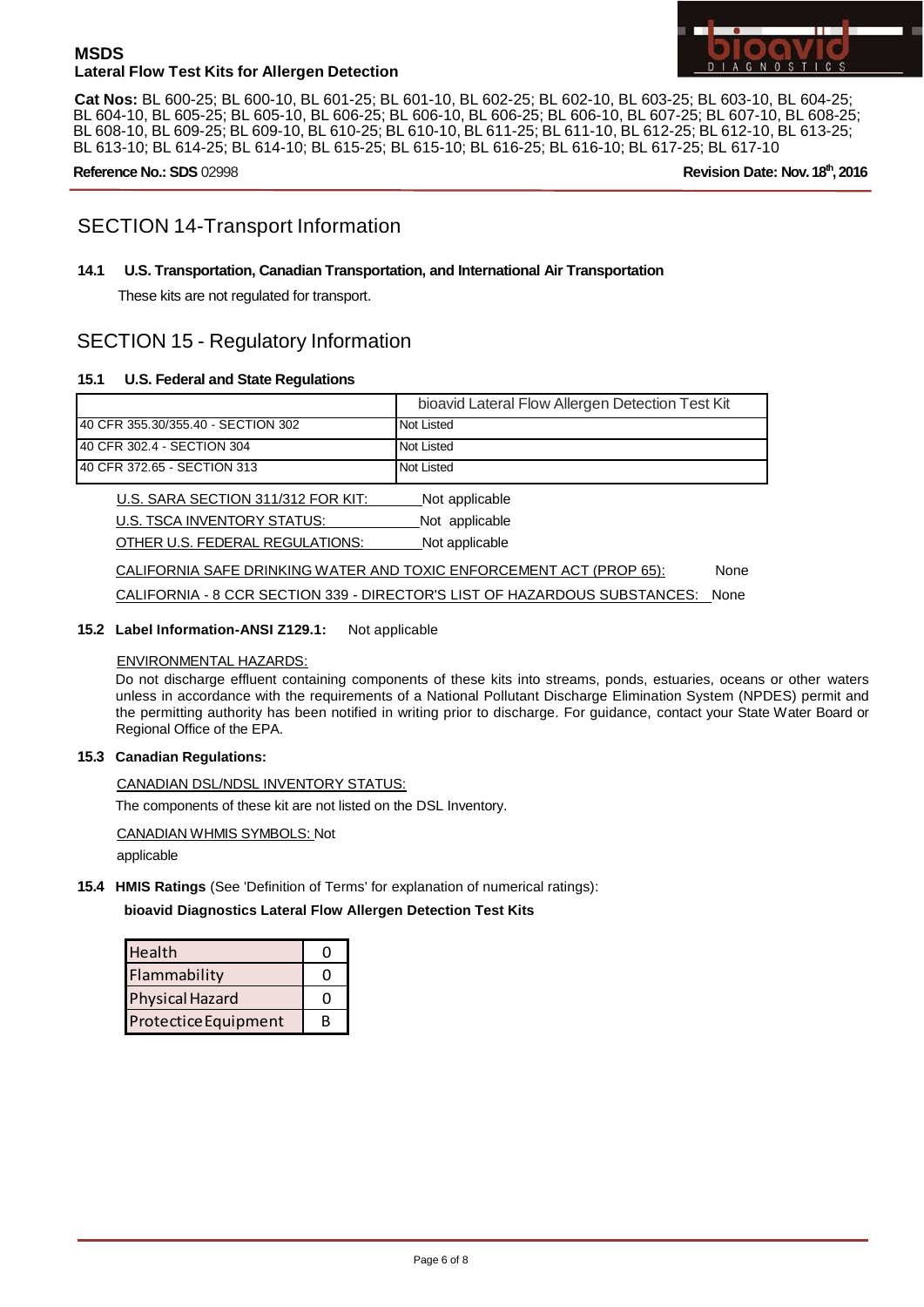

**Cat Nos:** BL 600-25; BL 600-10, BL 601-25; BL 601-10, BL 602-25; BL 602-10, BL 603-25; BL 603-10, BL 604-25; BL 604-10, BL 605-25; BL 605-10, BL 606-25; BL 606-10, BL 606-25; BL 606-10, BL 607-25; BL 607-10, BL 608-25; BL 608-10, BL 609-25; BL 609-10, BL 610-25; BL 610-10, BL 611-25; BL 611-10, BL 612-25; BL 612-10, BL 613-25; BL 613-10; BL 614-25; BL 614-10; BL 615-25; BL 615-10; BL 616-25; BL 616-10; BL 617-25; BL 617-10

**Reference No.: SDS** 02998 **Revision Date: Nov. 18th, 2016**

#### **15.5 EU Labeling Classification:**

Not applicable

#### **15.6 Japan - Existing and New Chemical Substances (ENCS):** None

## SECTION 16 - Other Information

This MSDS has been prepared in accordance with ANSI Z400.1 format. Every effort has been made to adhere to the hazard criteria and content requirements of the US OSHA Hazard Communication Standard, European Communities Safety Data Sheets Directive, Canadian Controlled Products Regulations, UK Chemical Hazard information and Packaging Regulations, and UN Globally Harmonized System of Classification and Labeling of Chemicals.

The hazard ratings on this MSDS are for appropriately trained workers using the Hazardous Materials Identification System (HMIS®) or a National Fire Protection Association (NFPA) 704 Program. The ratings are estimates and should be treated as such. The hazard rating scales range from (0) minimal hazards to (4) significant hazards or risks (Refer to Definitions of Terms at the end of this MSDS). Chronic (long-term) health effects are indicated in the HMIS by an asterisk (\*). HMIS is a registered trade and service mark of the NPCA. For details on HMIS ratings visit [www.paint.org/hmis.](http://www.paint.org/hmis) For details on NFPA 704 visit [www.nfpa.org.](http://www.nfpa.org/)

**PREPARED BY: Bioavid Diagnostics GmbH &Co. KG** Mikroforum Ring 1 55234 Wendelsheim **Germany** Phone: +49 6734 9625876

The information above is provided in good faith. It is believed to be accurate and represents the best information currently available to us. However, we make no warranty of merchantability, fitness for a particular purpose or of any other type, expressed or implied, with respect to products described or data or information provided, and we assume no liability resulting from the use of such products, data or information. Users should make their own investigations to determine the suitability of the information for their particular purposes, and the user assumes all risk arising from their use of the material. The user is required to comply with all laws and regulations relating to the purchase, use, storage and disposal of the material, and must be familiar with and follow generally accepted safe handling procedures. In no event shall bioavid Diagnostics GmbH & Co. KG be liable for any claims, losses, or damages of any individual or for lost profits or any special, indirect, incidental, consequential or exemplary damages of any kind, howsoever arising, even if bioavid Diagnostics GmbH & Co. KG has been advised of the possibility of such damages.